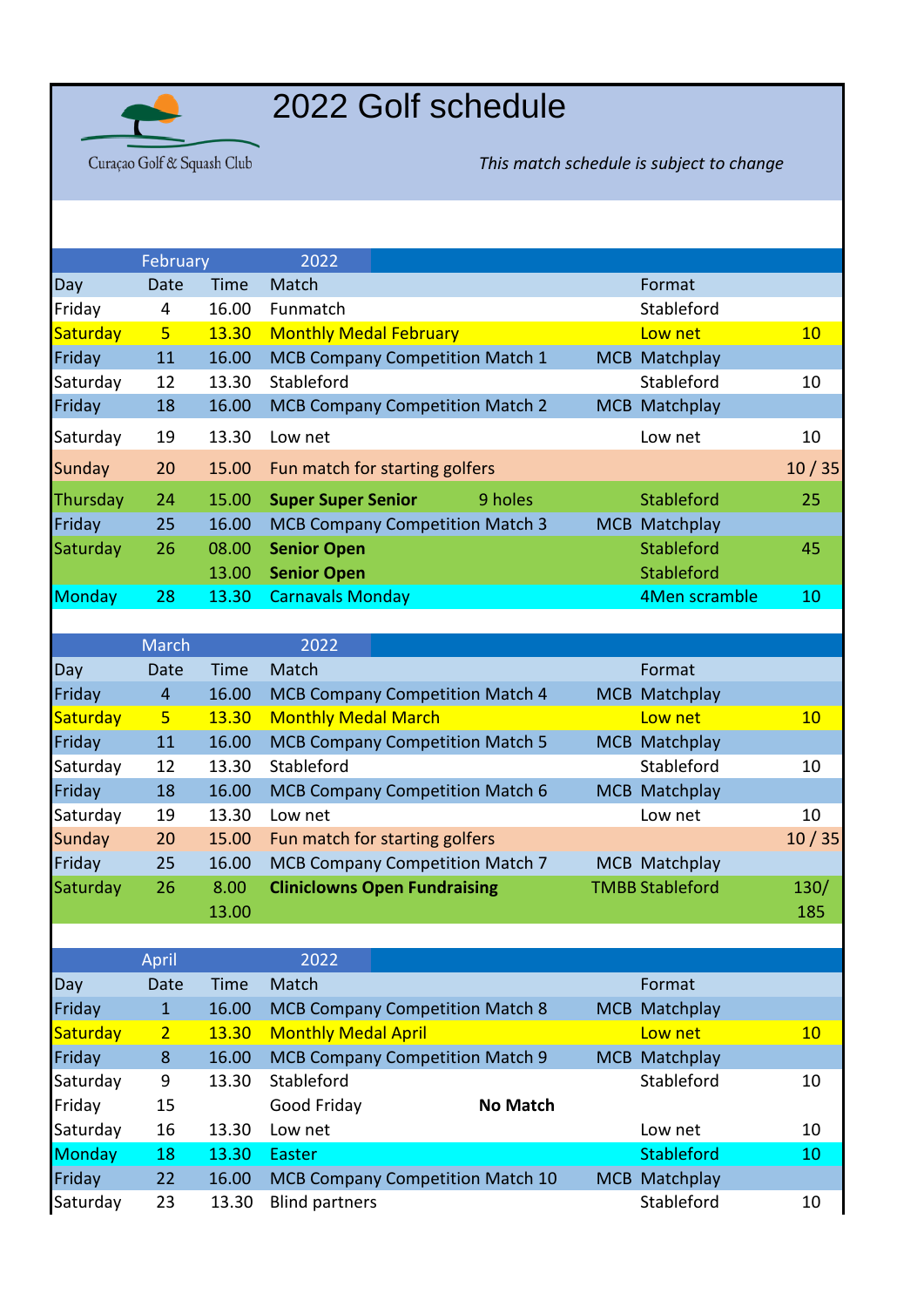| 25<br>10<br>10       |
|----------------------|
|                      |
|                      |
|                      |
|                      |
|                      |
|                      |
|                      |
|                      |
| 10                   |
|                      |
| 125                  |
| 175                  |
|                      |
| 10                   |
| 10/35                |
| 80                   |
| 125                  |
|                      |
|                      |
|                      |
|                      |
|                      |
|                      |
|                      |
|                      |
| 10                   |
|                      |
| 10                   |
|                      |
| 25                   |
| 25                   |
|                      |
| 10                   |
|                      |
|                      |
|                      |
| 7,50                 |
| Low net & Stableford |
| 7.50                 |
| 10                   |
| 7.50                 |
| 10                   |
| 7.50                 |
| 10                   |
| 7.50                 |
|                      |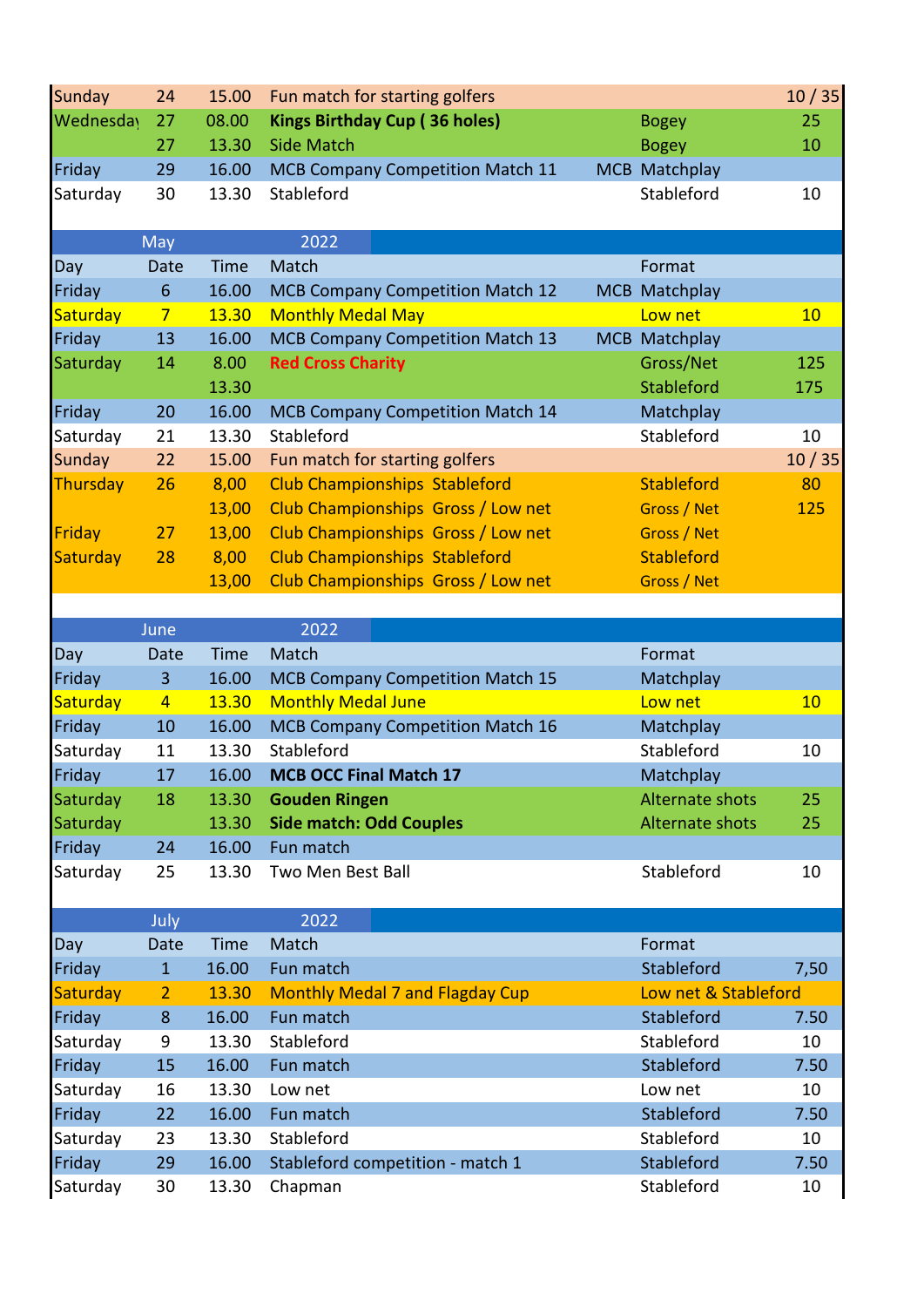|          | August | 2022        | <b>President's Cup Month</b>            |                  |      |
|----------|--------|-------------|-----------------------------------------|------------------|------|
| Day      | Date   | <b>Time</b> | Match                                   | Format           |      |
| Friday   | 5.     | 16.00       | <b>Stableford Competition - match 2</b> | Stableford       | 7.50 |
| Saturday | 6      | 13.30       | <b>Monthly Medal August</b>             | Low net          | 10   |
| Friday   | 12     | 16.00       | Stableford competition - match 3        | Stableford       | 7.50 |
| Saturday | 13     | 13.30       | President's cup                         | <b>Matchplay</b> | 25   |
| Saturday |        |             | Side Match Stableford                   | Stableford       | 10   |
| Friday   | 19     | 16.00       | Stableford competition - match 4        | Stableford       | 7.50 |
| Saturday | 20     | 13.30       | <b>President's Cup</b>                  | <b>Matchplay</b> |      |
| Saturday |        |             | Side match Low net                      | Low net          | 10   |
| Friday   | 26     | 16.00       | Stableford competition - match 5        |                  | 7.50 |
| Saturday | 27     | 13.30       | <b>President's Cup</b>                  | <b>Matchplay</b> |      |
|          |        |             | Side Match Stableford                   | Stableford       | 10   |

|          | September      |       | 2022                              |                  |      |
|----------|----------------|-------|-----------------------------------|------------------|------|
| Day      | Date           | Time  | <b>Match</b>                      | Format           |      |
| Friday   | $\overline{2}$ | 16.00 | Stableford competition - match 6  |                  | 7.50 |
| Saturday | 3 <sup>2</sup> | 13.30 | <b>Monthly Medal September</b>    | Low net          | 10   |
| Friday   | 9              | 16.00 | Stableford competition - match 7  |                  | 7.50 |
| Saturday | 10             | 8.00  | President's Cup semi Final        | <b>Matchplay</b> |      |
| Saturday |                | 13.30 | <b>President's Cup Final</b>      | <b>Matchplay</b> |      |
| Saturday | 10             |       | Side match Low net                | Low net          | 10   |
| Friday   | 16             | 16.00 | Stableford competition - match 8  |                  | 7.50 |
| Saturday | 17             |       | Stableford                        | Stableford       | 10   |
| Friday   | 23             | 16.00 | Stableford competition - match 9  |                  | 7,5  |
| Saturday | 24             | 8     | <b>Studio Acht Open</b>           | Stableford       | 25   |
| Saturday | 24             | 13.30 | <b>Studio Acht Open</b>           | Stableford       |      |
| Friday   | 30             | 16.00 | Stableford competition - match 10 |                  | 7.50 |

|          | October        |       | 2022                         |                                    |                   |      |
|----------|----------------|-------|------------------------------|------------------------------------|-------------------|------|
| Day      | Date           | Time  | <b>Match</b>                 |                                    | Format            |      |
| Saturday | $\mathbf{1}$   | 13.30 | <b>Monthly Medal October</b> |                                    | Low net           | 10   |
| Friday   | $\overline{7}$ | 16.00 |                              | Stableford competition - match 11  | Stableford        | 7.50 |
| Saturday | 8              | 13,30 |                              | Pais Korsou Cup/ 10.10 Cup         | Stableford        | 25   |
| Friday   | 14             | 16.00 |                              | Stableford competition - match 12  | Stableford        | 7.50 |
| Saturday | 15             | 13.30 |                              | <b>1st PLAY OFF DAY Stableford</b> | <b>Stableford</b> | 10   |
| Friday   | 21             | 16.00 |                              | Stableford competition - match 13  |                   | 7.50 |
| Saturday | 22             | 13.30 |                              | 2nd PLAY OFF DAY Low net           | Low net           | 10   |
| Friday   | 28             | 16.00 |                              | Stableford competition - match 14  |                   | 7.50 |
| Saturday | 29             | 13.00 |                              | <b>3rd PLAY OFF DAY Stableford</b> | <b>Stableford</b> | 10   |
|          |                |       |                              |                                    |                   |      |